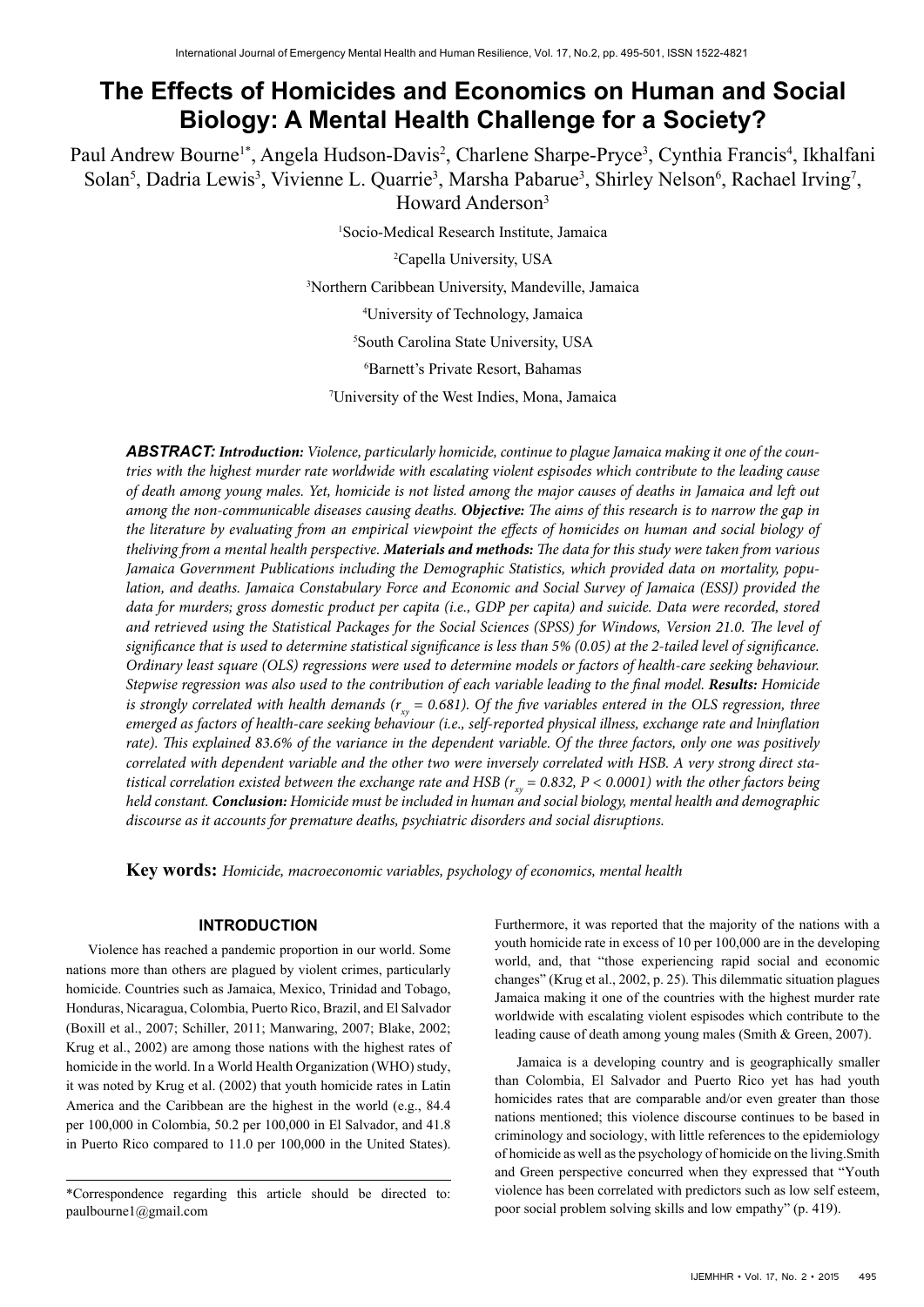According to Krug et al. (2002), "The human cost in grief and pain, of course, cannot be calculated. In fact, much of it is almost invisible" (p. 3), which is possibly the justification for the empirical inquiry on the matter in the area of public health and epidemiology in the Caribbean. Despite this reality, violence is a public health phenomenon and homicide, which is a component of violence, must be studied with the same degree of intensity similar to that of noncommunicable diseases. The number of deaths caused by some noncommunicable diseases such as malignant neoplams, ischaemic heart diseases, diabetes mellitus, and hypertension are equally comparable to deaths caused by homicide in Jamaica (see Table 1). Inspite of the similarity in the number of cases of homicide and four of the major non-communicable diseases causing deaths annually in Jamaica, homicide is not listed among the 10 leading causes of deaths and is not seen as a disease. However, research provides enough evidence that homicide should be among the top causes of deaths in Jamaica as well as placed among ten non-communicable conditions causing deaths.

The reason that many of the developing nations that are experiencing the homicide epidemic is due to the rapid socioeconomic changes, one being trust or mistrust (Krug et al., 2002). In a cross-sectional nationally representative survey of some 1,595 Jamaicans 18 years and older, Boxill et al. (2007), found that 57.1 percent of respondents reported that people are 'somewhat trustworthy', and only 14.1 percent indicated 'very trustworthy'. Another cross-sectional national study of some 1,338 Jamaicans conducted at the same time as that of Boxill et al. (2007) found that interpersonal trust was 7.7 percent among Jamaicans (Powell, Bourne, & Waller, 2007). The reality is, interpersonal trust in Jamaica is relatively low and when this is added to the fact that 69.4 percent of Jamaicans indicated that the country is governed in favour of the rich; 25.1 percent said their economic situation is better off than 12 month prior and 55 percent believed that the country is 'going in the wrong direction,' and, 44 percent indicated that crime and violence is the leading nation problem (Powell, Bourne & Waller, 2007) with the context of the closeness between the numbers of death by homicide and certain deaths caused by non-communicable conditions, the epidemiology of homicides from a psychological perspective warrants immediate investigation.

An extensive search of the literature by the researchers did not find any study that has specifically examined the epidemiology of homicide from a pscyhological perspectives in the English-Speaking Caribbean. The aims of this research is to narrow the gap in the literature by evaluating from an empirical viewpoint the effects of homicides on human and social biology of theliving from a mental health perspective, using national data for Jamaica from 1989 to 2013.

## **MATERIALS AND METHODS**

The data for this study were taken from various Jamaica Government Publications including the Demographic Statistics, which provided data on mortality, population, and deaths. Jamaica Constabulary Force and Economic and Social Survey of Jamaica (ESSJ) provided the data for murders; gross domestic product per

capita (i.e., GDP per capita) and suicide. The period for this work is from 1989 through to 2013. Data were recorded, stored and retrieved using the Statistical Packages for the Social Sciences (SPSS) for Windows, Version 21.0. The level of significance that is used to determine statistical significance is less than 5% (0.05) at the 2-tailed level of significance. Ordinary least square (OLS) regressions were used to determine models or factors of health-care seeking behaviour. Stepwise regression was also used to the contribution of each variable leading to the final model. Hence, the OLS table examine all variables at once and statistically significant variables to a final factor model of health-care seeking behaviour. As such, the contribution of each factor is a simple subtraction of the current  $\mathbb{R}^2$ from the immediate preceding  $\mathbb{R}^2$  value, with the first  $\mathbb{R}^2$  representing the more or most influential factor. Prior to the use of the OLS, the researchers tested for normality of the variables (i.e., linearity and skewness including Durbin-Watson test). Those variables that skewed (negatively or positively,  $S_k \geq \pm 0.8$ ) were logged to restore normality by way of natural logarithm (log or ln). Hence, for this, study the following variables were logged poverty, inflation, and unemployment rates, which explained the use of lnPoverty Rate; lnInflation Rate; and lnUnemployment Rate. We also tested for the likelihood of Type I and Type II Errors, by using one-tailed and twotailed test of significance. Data are compared across groups and so in cases where an analysis was made with either.

## **Operational Definitions**

**Death**: The absence of life.

**Study period**: The studied period is 1989 to 2013, which means that there are 2.5 decades thereby. The decades are 1990-1999, and 2000-2009.

**Homicide** (**or Murder**): the unlawful killing (a crime causing death without a lawful justification) by another person(s) within a particular geopolitical zone (excluding police killings or homicides). For this work, murders represent the total number of murders for each year.

**Health-Care Seeking Behaviour** is the percentage of people seeking medical care.

## **FINDINGS**

Figure 1 depicts the annual homicides for Jamaica from 1989 to 2013. In 2013, the number of homicides stood in triple digits (1,200 or 44.2 per 100,000 population), with homicide reaching its peak in 2009 (1,680 or 62.3 per 100,000 population). Historically, the first time homicides reached triple digits in Jamaica was in 1997 (1, 034 or 40.8 per 100,000 population), and only three times since then has it fallen below 1,000 (953 or 37.2 per 100,000 population in 1998; 849 or 32.9 per 100,000 population in 1999; 887 or 34.3 per 100,000 population in 2000; 975 or 37.1 per 100,000 in 2003). In fact, since 1989 in Jamaica, homicide has been increasing at a steady rate (see Figure 1 or Annex-Table 1A).

Further analysis of the homicide rate, in Jamaica, revealed that on a daily basis approximately 5 people were murderd in 2005 compared to 3 in 2013 (See Annex-Table 1A).

**Table 1**.

Deaths Caused by selected Non-communicable Diseases and Homicide in Jamaica, 2005-2012

| <b>Characteristics</b>    | Numbers of death by year |        |        |        |        |        |        |        |  |
|---------------------------|--------------------------|--------|--------|--------|--------|--------|--------|--------|--|
|                           | 2005                     | 2006   | 2007   | 2008   | 2009   | 2010   | 2011   | 2012   |  |
| <b>Diabetes</b>           | 1.857                    | .696   | 886.1  | 1.709  | 1.779  | 2.047  | 2.266  | 2,177  |  |
| Hypertension              | 888                      | 907    | 1.067  | 1.037  | 1.098  | 1.079  | 1.141  | 1,288  |  |
| Ischaemic heart diseases  | 849                      | .032   | 1.092  | 976    | 1.078  | 1.044  | 1.086  | 1,065  |  |
| Malignant neoplams        | 2.790                    | 2.758  | 2.883  | 2.821  | 3.136  | 3.102  | 3.270  | 3.121  |  |
| Homicide                  | 1.674                    | .340   | 1.574  | 1.601  | 1.680  | 1.428  | 1.125  | 1,095  |  |
| <b>Mortality (deaths)</b> | 15.209                   | 15.321 | 16.614 | 16.445 | 15.243 | 17.007 | 16.926 | 16.999 |  |

Source: In Demographic statistics, various years (i.e. By Statistical Institute of Jamaica)

**496** Bourne, Hudson-Davis, Sharpe-Pryce, Francis, Solan & Lewis • The Effects of Homicides and Economics on Human and Social Biology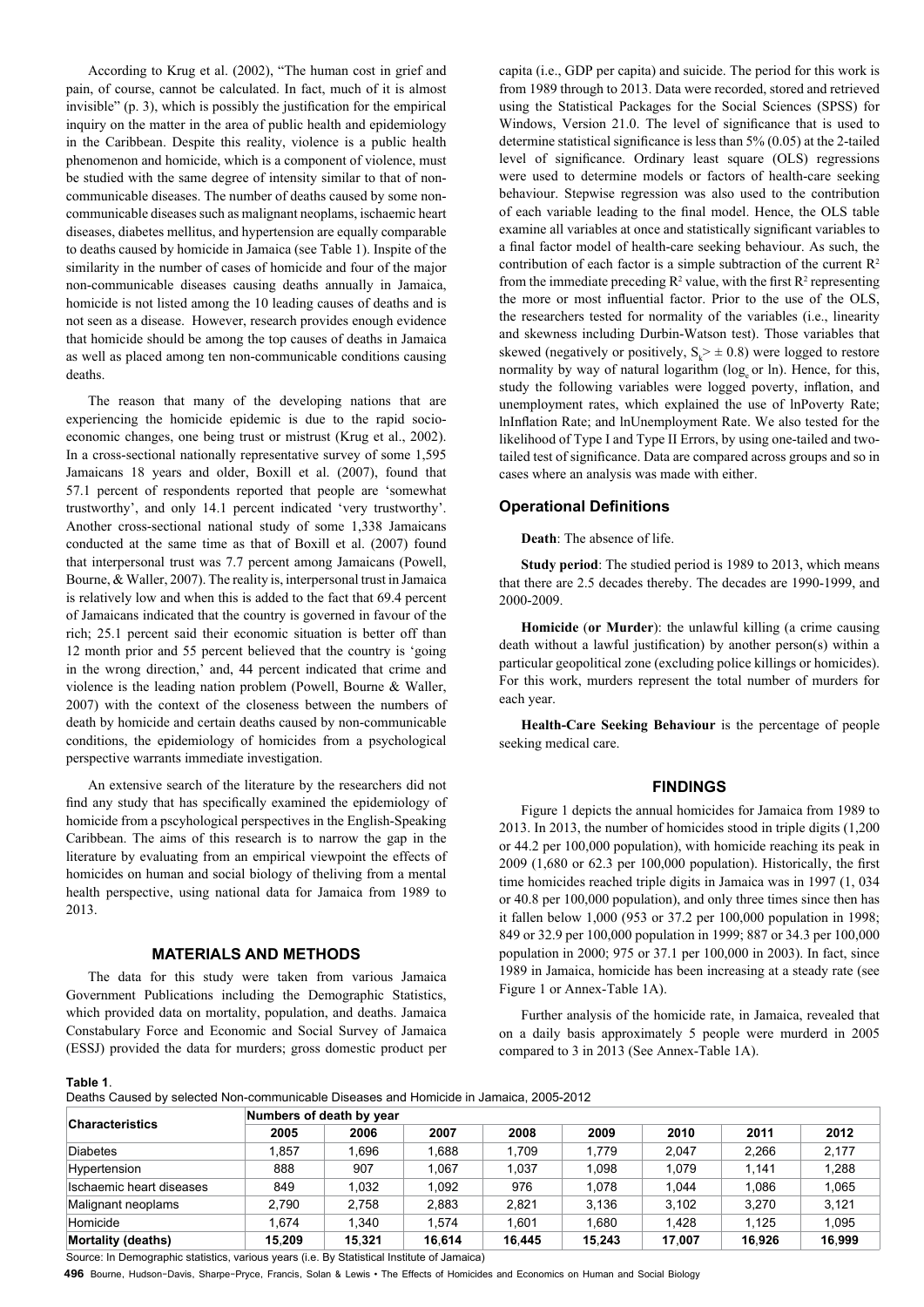

**Figure 1.** Annual Homicide Rate per 100,000 population in Jamaica, 1989 to 2013

Table 2 presents descriptive statistics of selected macroeconomic variables, murder rate, self-reported physical illness rate (%) and HSB. Over the two and one-half decade (1989-2013), the murder rate in Jamaica stood at 18.5 per 100,000 (in 1989) to the highest of 63.2 per 100,000 (in 2009) compared to the highest inflation rate of 80.2% (in 1991) and the least of 5.7% (in 2006). Comparatively, poverty was at its highest in 1991 (44.6%) and at its lowest in 2007 (9.9%). The average murder rate for the studied period was 40.4 per  $100,000 \pm 13.1$  per 100,000 (95% CI: 35.0–45.8 per 100,000). In 1991, poverty and inflation rates in Jamaica were at their zeniths, with poverty averaging  $21.2\% \pm 7.9\%$  (95% CI: 17.7–25.2) over the 25 years. Concurrently, on average, 12.2% ± 2.5% (95% CI: 11.1%– 13.4%) of Jamaicans reported a physical illness and  $59.7\% \pm 8.98\%$ (95% CI: 55.6–63.8) sought medical care. During the zenith of poverty and inflation in Jamaica (in 1991), 47.7% of Jamaica sought medical care, which is the second lowest in the studied period with the least being 38.6% in 1990. However, when murder was at its peak in Jamaica (in 2009), 77.1% of Jamaicans sought medical care which is unprecedent over the studied period. Simply put, when homicide rose to it zenith in 2009, 77 out of every 100 Jamaicans sought medical care compared to 54 per 100 Jamaicans in 1989 when homicide was at it lowest point (18.5 per 100,000).

Table 3 presents Pearson's Product Moment Correlation Matrix of selected macroeconomic variables (i.e., lnunemployment and lninflation), murder rate and self-reported physical illness (in %). Murder, self-reported physical illness (in %), lnunemployment rate and lninflation rate are statisticall correlated with HSB. A strong positive statistical relationship existed between HSB and murder rate  $(r_{xy} = 0.763, P \le 0.0001)$  compared to a moderate inverse relationship HSB and lninflation rate ( $r_{\text{xy}}$  = -0.675, P < 0.0001). On the other hand, weak negative correlations emerged between HSB and illness rate ( $r_{\text{av}}$  = -0.494, P = 0.011) and HSB and lnunemployment rate ( $r_{\text{av}}$ )  $-0.414$ ,  $P = 0.031$ ). The direct statistical correlation between HSB and murder rate means that when the murder rate increases in Jamaica, please demand more health care service, which is indicating a rise in psychological and/or psychiatric conditions owing to murders. However, a rise in cost of living see an inverse relationship in HSB. Such a findings denotes that there is a substitution effect of food and other materials items for health care services in periods of high cost of living. However, the rise in cost of living do not influence self-reported physcial illness ( $P = 0.169$ ). On the other hand, a rise in unemployment is associated with an increase in self-reported physcial illness ( $r_{xy} = 0.621$ ,  $P = 0.001$ ), with the relationship being a moderately strong one.

Table 4 presents an OLS regression of selected macroeconomic variables, murder rate and physical illness rate on Health-Care Seeking Behaviour. Of the four variables entered into the model at once (i.e., two macroeconomic variables, homicide rate and selfreported physical illness rate), two variables emerged as factors of health-care seeking behaviour of Jamaicans (F  $[4, 20] = 13.860$ , P < 0.0001). The two factors (homicide rate and inflation rate) accounted for 72 percent of the variance in health-care seeking behaviour of Jamaicans (adjusted  $R^2$ ). Homicide is positively correlated with health-care seeking behaviour and inflation is inversely correlated with health care demands. On further examination of Table 1, homicide is strongly correlated with health demands ( $r_{\text{av}} = 0.681$ ) with all other variables being held constant and inflation was -0.592. Simply put, homicide positively affected the health demands of Jamaica, which cannot be said for reporting a physical illness. On the other hand, when the cost of living increases, Jamaicans demand less health care services. However, the correlations between selfreported physical illness and HSB and lnunemployment rate are spurious relationships.

Using Stepwise OLS, homicide accounting for 56 percent (i.e., Adjusted  $\mathbb{R}^2$ ) of the variance in health demand of Jamaicans (F [1,  $23$ ] = 26.440, P < 0.0001) compared to logged inflation rate of 12.3 percent (i.e., Adjusted R<sup>2</sup>; (F [1, 23] = 22.553, P < 0.0001).

Table 5 presented an OLS regression of selected macroeconomic variables and self-reported physical illness on a dependent variable, health-care seeking behaviour (i.e., HSB). For this OLS model, we substituted murder rate with the exchange rate because there was heterodasticity with both variables. With both variables being independent variables in a single model, biased estimates would be created and therefore only one can be placed as an independent variable at a time. Therefore, of the five variables entered in the OLS regression, three emerged as factors of health-care seeking behaviour (i.e., self-reported physical illness, exchange rate and lninflation rate). This explained 83.6% of the variance in the dependent variable. Of the three factors, only one was positively correlated with dependent variable and the other two were inversely correlated with HSB. A very strong direct statistical correlation existed between the exchange rate and HSB ( $r_{\text{xy}}$  = 0.832, P < 0.0001) with the other factors being held constant. It should be noted here that the correlation between self-reported physical illness and HSB was accommodated by the introduction of the exchange rate, making the exchange rate an intervening variable. With all other factors being held constant, the statistical association between self-reported physical illness and HSB is a moderately negative one  $(r_{xy} = -0.535)$ . This means that people tend to demand less medical care services, when self-reported physical illness are high and vice versa.

Of the four selected macroeconomic variables entered in an OLS regression (Table 6), two emerged as factors of the murder rate (F[5,  $19$ ] = 24.3, P < 0.0001). The two factors accounted for 81.0% (i.e., adjusted  $\mathbb{R}^2$  of the variability in the dependent variable, murder rate. A positively strong statistical correlation existed between the exchange and murder rates ( $r_{\text{av}}$  = 0.723, P < 0.0001) compared to the moderately inverse one between lnpoverty rate and murder rate  $(r_{\text{av}} = -0.614, P = 0.004)$ , in each case the other independent variable being held constant. However, when Stepwise OLS was used to determine the strength of each of the two factors on the dependent variable, the exchange rate contributed 73.8% and 5.3% for lnpoverty rate.

## **DISCUSSION**

This current research examined the effects of homicides on human biology from a mental health perspective, using national data for Jamaica from 1989 to 2013. This was done in order to narrow the gap in the literature by evaluating this public health issue from an empirical viewpoint. The results from this research shows that since 1989 homicide in Jamaica has steadily increased and without appropriate interventions to reduce these rates, this issue will be irreversible. In 2013, the population of Jamaica was 2.715 million people (World Bank, 2013). However, deaths from homicide are at an alarming rate for a country the size of Jamaica. This study computed that in 1989, the homicide rate in Jamaica was 18.5 per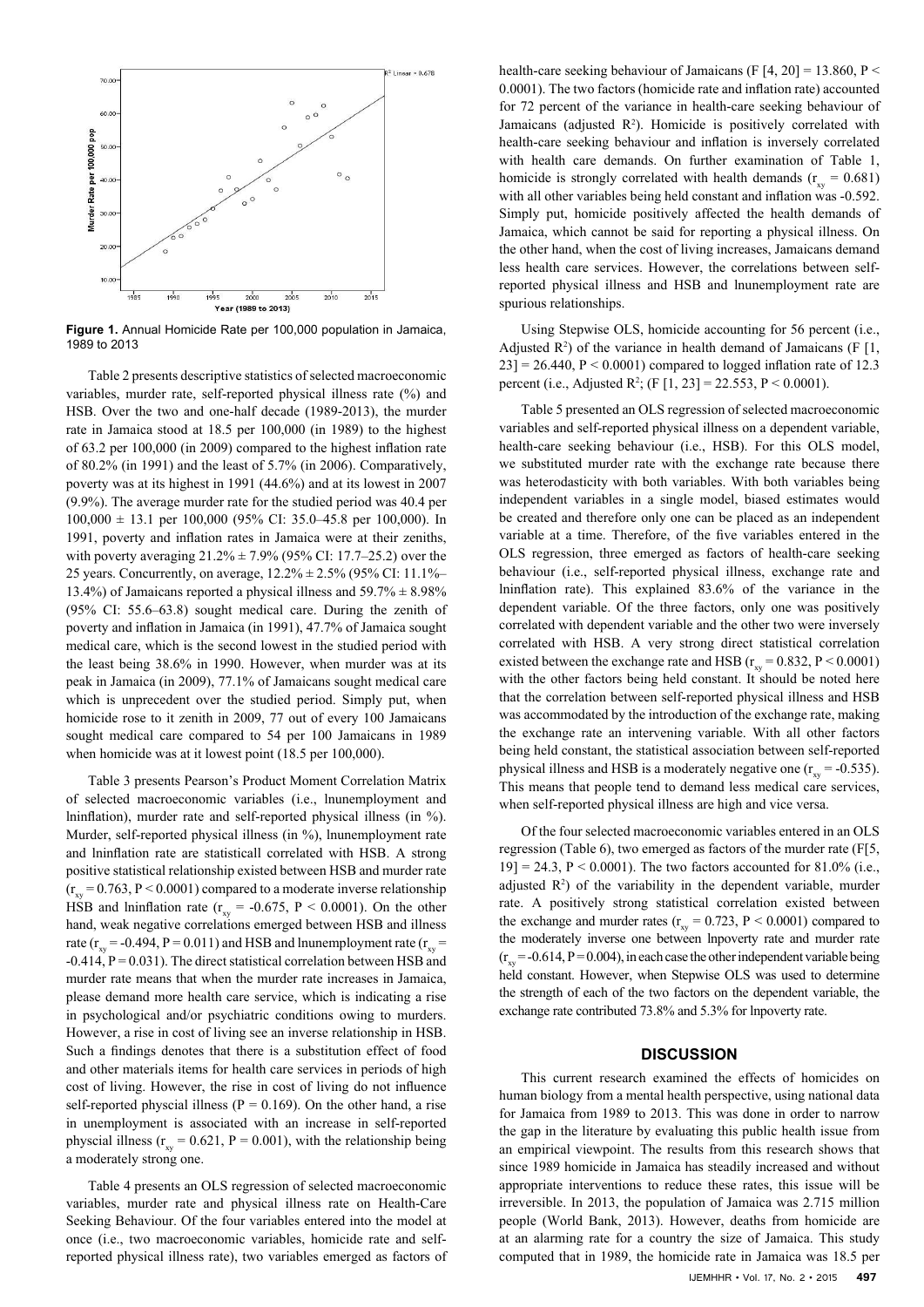### **Table 2**.

Descriptive Statistics of selected Macroeconomic Variables, Murder rate, Self-reported Physical Illness Rate (%) and HSB

| <b>Description</b> | <b>Minimum</b> | <b>Maximum</b> | Mean | <b>Std. Error</b> | <b>Standard</b><br>deviation | <b>Skewness</b> | 95% CI        |
|--------------------|----------------|----------------|------|-------------------|------------------------------|-----------------|---------------|
| Unemployment Rate  | 9.4            | 18.0           | 11.5 | 0.45              | 2.24                         | 1.53            | $10.2 - 12.2$ |
| Poverty Rate       | 9.9            | 44.6           | 21.2 | 1.64              | 7.87                         | 1.35            | $17.7 - 25.2$ |
| Inflation          | 5.7            | 80.2           | 17.5 | 3.18              | 15.88                        | 2.86            | $11.4 - 26.8$ |
| Exchange Rate      | 5.8            | 100.8          | 50.9 | 5.39              | 26.97                        | 0.14            | $33.2 - 53.3$ |
| Murder Rate        | 18.5           | 63.2           | 40.4 | 2.72              | 13.08                        | 0.28            | $35.0 - 45.8$ |
| Illness Rate       | 8.7            | 18.3           | 12.2 | 0.55              | 2.51                         | 0.79            | $11.1 - 13.4$ |
| <b>HSB</b>         | 38.6           | 77.1           | 59.7 | 1.96              | 8.98                         | $-0.26$         | 55.6-63.8     |

#### **Table 3**.

Pearson's Product Moment Correlations of selected Macroeconomic Variables, Self-reported Physical Illness Rate, Murder Rate per 100,000 population, Health-Care Seeking Behavior (in%)

|                     |                                             | HSB*     | murder<br>Rate | illness  | InUnemployment<br>rate | <b>Ininflation</b><br>rate |
|---------------------|---------------------------------------------|----------|----------------|----------|------------------------|----------------------------|
|                     | <b>HSB</b>                                  | 1.000    | 0.763          | $-0.494$ | $-0.414$               | $-0.675$                   |
|                     | Murder rate                                 | 0.763    | 1.000          | $-0.311$ | $-0.340$               | $-0.461$                   |
| Pearson Correlation | Self-reported Physical Illness (in<br>$%$ ) | $-0.494$ | $-0.311$       | 1.000    | 0.621                  | 0.220                      |
|                     | InUnemployment rate                         | $-0.414$ | $-0.340$       | 0.621    | 1.000                  | 0.350                      |
|                     | InInflation rate                            | $-0.675$ | $-0.461$       | 0.220    | 0.350                  | 1.000                      |
|                     | <b>HSB</b>                                  |          | < 0.0001       | 0.011    | 0.031                  | < 0.0001                   |
|                     | Murder rate                                 | < 0.0001 |                | 0.085    | 0.066                  | 0.018                      |
| Sig. (1-tailed)     | Self-reported Illness (in %)                | 0.011    | 0.085          |          | 0.001                  | 0.169                      |
|                     | InUnemployment rate                         | 0.031    | 0.066          | 0.001    |                        | 0.060                      |
|                     | InInflation rate                            | < 0.0001 | 0.018          | 0.169    | 0.060                  |                            |
| N                   |                                             | 24       | 24             | 24       | 24                     | 24                         |

\*HSB denotes Health-Care Seeking Behaviour

100,000 and this rose to 44.2 per 100,000 in 2013, with rates being 55.8 per  $100,00 \le$  homicide rate  $\le$  62.3 per 100,000 for the periods 2003 to 2009. In absolute number, 761 more murders were committed in 2013 compared to 1989, which represents a 138.9%. Global homicide rate in 2000 was 8.8 per 100,000 (Krug et al., 2005, p. 10) cpmared to 34.3 per 100,000 in Jamaica (current study) and 32.1 per 100,000 in low-to-middle income countries (Krug et al., 2005, p. 10). The homicide rate in the developing world including Jamaica is at least twice that in high-income nations (14.4 per 100,000, Krug et al., 2005, p. 10), offering an insight of where Jamaica's emphasis ought to be. The writings are on the wall, Jamaica is experiencing a homicide epidemic which is worse than HIV/AIDS dilemma that is the thrust of many public health specialists and policy makers and this requires empirical investigations as well as public health interven.

Although the research provided the evidence necessary for policy makers and public health researchers to develop intervention strategies to effectively reverse this trend there is more work that is required to pinpoint the more urgent needs in addressing this issue. Smith & Green (2007), claimed in their research that crime and violence, in Jamaica, poses a significant treat to the health and well-being of the society and that these activities imposes significant costs, which includes death, injuries and mental distress, directly or indirectly on the population (Green & Smith, 2007). This study offers empirical insight to what Smith & Green (2007) forward as we found that homicide is positively influencing health demand. Homicide is health cost as when murders occur the living seeking both public and private health care, which is a public expenditure on health and increased demand on the health sector.

A 2013 report on homicide rates in the United States was 16,238 or 5.2 per 100,000 (Murphy, Xu, & Kochanek, 2013) compared to 1 200 or 44.2 per 100,000 in Jamaica. Based on the study in the US, deaths that were directly linked to firearms was 11,068 or 3.6 per 100,000 (Murphy, Xu, & Kochanek, 2013). Although these numbers are high they are significantly lower than that which was made evident through the current research. There is little attention paid to those that are left to morn the loss of loved ones (i.e., friends, family, spouse, etc). The homicide survivors are left behind to cope

with various issues such as "economic stressors, stigmatization, fear of recurrence, anxiety when encountering reminders of the event, negative beliefs about themselves or feelings of guilt (Zinzow, Rheingold, Hawkins et al., 2009). This research is unearthing that homicide is not only resulting in premature death, there is a human and social biology to the homicide reality as murders are directly influence health seeking behaviour among the living. Clearly embedded in the positive correlation between homicide and health care seeking behaviour is the psychology of murders on the human biology of the living. Furthermore, the pressures could increase the risk for mental health problems such as post-traumatic stress disorder (PTSD) and other psychiatric disorders (Zinzow et al., 2009), which are parcelled in the social biology for the living.

The current study expands previous research on homicides by demonstrating the association between poverty, inflation and murder rates. During the years when inflation and poverty were at their highest so was the rates for murder. Interestingly, the was also an increase in the percentages of Jamaicans who sought medical care during the period when the murder and inflation rates were elevated. There were limitations in determining the correlation between the health-care seeking behaviors of the population under study and whether the change in behavior was due to the rise in inflation and poverty or due to address their mental health conditions resulting from homicides. In Bourne's study, it was reported that although there is a steady increase of illness over the years, there is a significant correlation between the lack of "seeking medical care and the inflation rate" (Bourne, 2009). Bourne's study revealed the association betweeen mortality and the pervasiveness of poverty, especially in rural communities (Bourne, 2009).

Green & Smith (2007), reported that a disproportionate amount of Jamaica's gross domestic product (GDP) is allocated for violence related issues. It is estimated that Jamaica spends over J\$ 15 billion dollars on health care cost each year, with violence related issues costing roughly 700 million Jamaican dollars (J\$) (Green & Smith, 2007). This type of spending restricts the country's abililty to compete on the global platform (Green & Smith, 2007). With the present study showing a direct correlation between homicide and

**498** Bourne, Hudson-Davis, Sharpe-Pryce, Francis, Solan & Lewis • The Effects of Homicides and Economics on Human and Social Biology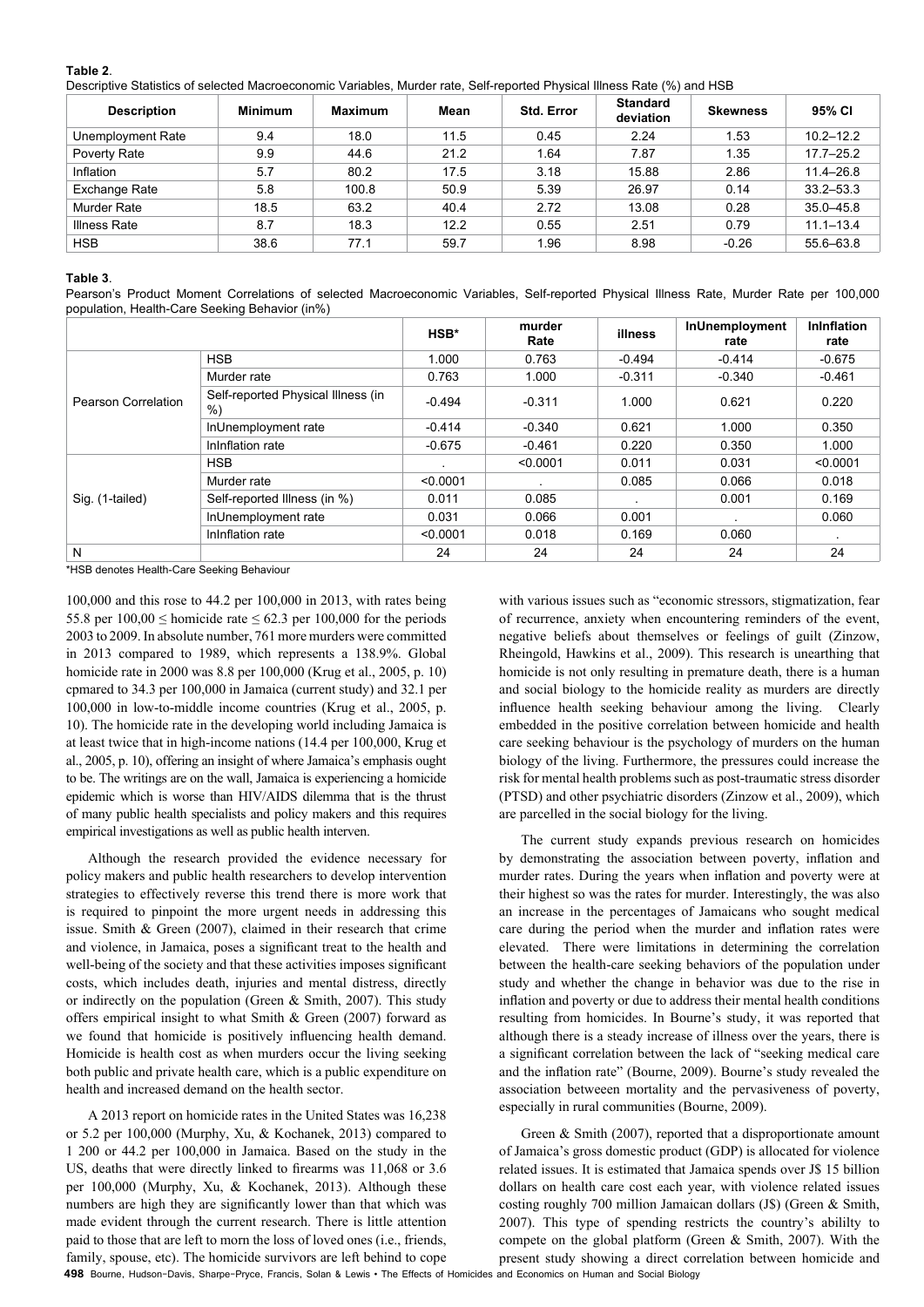#### **Table 4**.

OLS regression of selected Macroeconomic Variables, Murder Rate and Physical Illness Rate on Health-Care Seeking Behaviour

|                            | Unstandardized<br><b>Coefficients</b> |                   | <b>Standardized</b><br><b>Coefficients</b> |          | P     | 95% Confidence Interval |            |          |
|----------------------------|---------------------------------------|-------------------|--------------------------------------------|----------|-------|-------------------------|------------|----------|
|                            | B                                     | <b>Std. Error</b> | <b>Beta</b>                                |          |       | Lower - Upper           | Zero-order | Partial  |
| Constant                   | 63.115                                | 17.685            |                                            | 3.569    | 0.003 | 25.624 - 100.606        |            |          |
| Murder Rate                | 0.330                                 | 0.089             | 0.514                                      | 3.723    | 0.002 | $0.142 - 0.518$         | 0.763      | 0.681    |
| InUnemployment Rate        | 4.555                                 | 8.206             | 0.088                                      | 0.555    | 0.586 | $-12.841 - 21.952$      | $-0.414$   | 0.137    |
| Ininflation Rate           | $-5.267$                              | 1.794             | $-0.403$                                   | $-2.936$ | 0.010 | $-9.069 - 1.464$        | $-0.675$   | $-0.592$ |
| Self-reported Illness Rate | $-1.075$                              | 0.546             | $-0.301$                                   | $-1.971$ | 0.066 | $-2.232 - 0.081$        | $-0.494$   | $-0.442$ |

 $F[4, 20] = 13.860, P < 0.0001$ 

 $R^2$  = 0.776, Adjusted  $R^2$  = 0.720

Std. Error =  $4.75$ , Durbin-Watson = 1.8

#### **Table 5**.

OLS regression of selected Macroeconomic Variables and Self-reported Physical Illness on Health-Care Seeking Behaviour

|                              | <b>Unstandardized Coefficients</b> |                   | <b>Standardized</b><br><b>Coefficients</b><br>P |       | 95% Confidence<br>Interval |            |                |
|------------------------------|------------------------------------|-------------------|-------------------------------------------------|-------|----------------------------|------------|----------------|
|                              | в                                  | <b>Std. Error</b> | <b>Beta</b>                                     |       | - Upper<br>Lower           | Zero-order | <b>Partial</b> |
| Constant                     | 31.666                             | 17.475            |                                                 | 0.090 | $-5.580 - 68.912$          |            |                |
| Self-reported illness (in %) | $-1.024$                           | 0.418             | $-0.286$                                        | 0.027 | $-1.915 - 0.134$           | $-0.494$   | $-0.535$       |
| <b>Exchange Rate</b>         | 0.274                              | 0.047             | 0.671                                           | 0.000 | $0.173 - 0.374$            | 0.854      | 0.832          |
| Mortality Rate               | 0.034                              | 0.022             | 0.156                                           | 0.148 | $-0.014 - 0.081$           | 0.247      | 0.366          |
| InInflation Rate             | $-3.552$                           | 1.509             | $-0.272$                                        | 0.033 | $-6.769 - 0.335$           | $-0.675$   | $-0.519$       |
| InUnemployment Rate          | 7.528                              | 6.846             | 0.145                                           | 0.289 | $-7.063 - 22.119$          | $-0.414$   | 0.273          |

F[5, 19] = 21.317, P < 0.0001

 $R^2$  = 0.877, Adjusted  $R^2$  = 0.836

Std. Error = 3.64, Durbin-Watson = 2.4

#### **Table 6**.

OLS regression of selected Macroeconomic Variables on Murder Rate

|                     | Unstandardized<br><b>Coefficients</b> |                   | <b>Standardized</b><br><b>Coefficients</b> | P     | 95.0% Confidence<br>Interval |            |                |
|---------------------|---------------------------------------|-------------------|--------------------------------------------|-------|------------------------------|------------|----------------|
|                     | в                                     | <b>Std. Error</b> | <b>Beta</b>                                |       | Lower - Upper                | Zero-order | <b>Partial</b> |
| Constant            | 58.713                                | 24.183            |                                            | 0.026 | 7.908 - 109.519              |            |                |
| Exchange Rate       | 0.342                                 | 0.077             | 0.613                                      | 0.000 | $0.180 - 0.504$              | 0.866      | 0.723          |
| InUnemployment Rate | 7.706                                 | 8.503             | 0.095                                      | 0.377 | $-10.157 - 25.570$           | $-0.286$   | 0.209          |
| InInflation Rate    | 4.485                                 | 2.540             | 0.224                                      | 0.094 | $-0.851 - 9.821$             | $-0.448$   | 0.384          |
| Inpoverty Rate      | $-21.710$                             | 6.585             | $-0.548$                                   | 0.004 | $-35.544 - 7.876$            | $-0.805$   | $-0.614$       |

F[5, 19] = 24.373, P < 0.0001

 $R^2$  = 0.844, Adjusted  $R^2$  = 0.810

Std. Error =  $3.64$ , Durbin-Watson =  $1.4$ 

health care seeking behaviour as well as the exchange rate and health care demand, murder is not only a mental health cost it is also a health care cost to the society as well as the reduced productivity from the lost humans. Homicide further limits the amount that is allocated for education, food, etc as resources but be diverted services including the need for psychiatrists, psychologists, social workers, medical practitioners, and buildings for care of the family of the deceased.

 As evident from the current research, there is clearly an increase in the cost of living, however, there is increases in unemployment, which may be directly link to the rise in the number of physical illness. The surge in the number of self-reported illnesses may be a result of those unable to affort care or their illness may be related to the cost of living increases, poverty and unemployment. Undeniably, chronic poverty, unemployment and rising violence and can levy a heavy price on those that are directly impacted by these societal changes (Green & Smith, 2007). The present study revealed that self-reported illnesses increase on changes in the socio-economic status. Lower SES can significantly affect those that are more vulnerable to these changes, such as the elder, children, those who have attained lowever educational status (Rieder & Elbert, 2013). It is clear and the evidence points to the need to take action to assess the physical and mental health needs of this population under study and to assess the socio-ecological factors that could hinder intervention to address this important public health issue.

## **CONCLUSION**

Published data on ten leading causes of deaths in Jamaica by the Statistical Institute of Jamaica has never included homicides among non-communicable conditions such as hypertension, diabetes mellitus, Ischaemic heart diseases and malignant neoplasm. Ironically though is the number of deaths caused by homicide in many instances are more than mortality by hypertension and Ischaemic heart diseases; yet the not ten causes of deaths include Ischaemic heart diseases, hypertension and diabetes mellitus. Clearly, homicide is a non-communicable conditions and must be included among the public health discussion on health matters. Furthermore, with current evidence that homicide is influence the human and social biology of Jamiacans, particularly mind and body of the dead as well as the living, the time has come for the inclusion of homicide into mental health, human and social biology and demography, particularly life expectancy and social biology.

The community psychiatry resulting from homicide on human and social biology has not been evaluated by Caribbean psychiatritists or public health experts, which explains why these specialists have not placed on the psychopathology to homicide. Like non-communicable diseases such as diabetes mellitus, hypertension, neoplasm and heart diseases, there are certain risk factors that people face as it relates to homicides. The reality is, in Jamaica, homicide has been constant rising and while is it not communicable it is a non-communicable condition to which emphasis must be placed by scholars as well as psychiatrists and medical practitioners.

## **REFERENCES**

Blake, D. (2002). *Shower Posse: The most notorious Jamaica criminal organization*. New York: Diamond Publishing.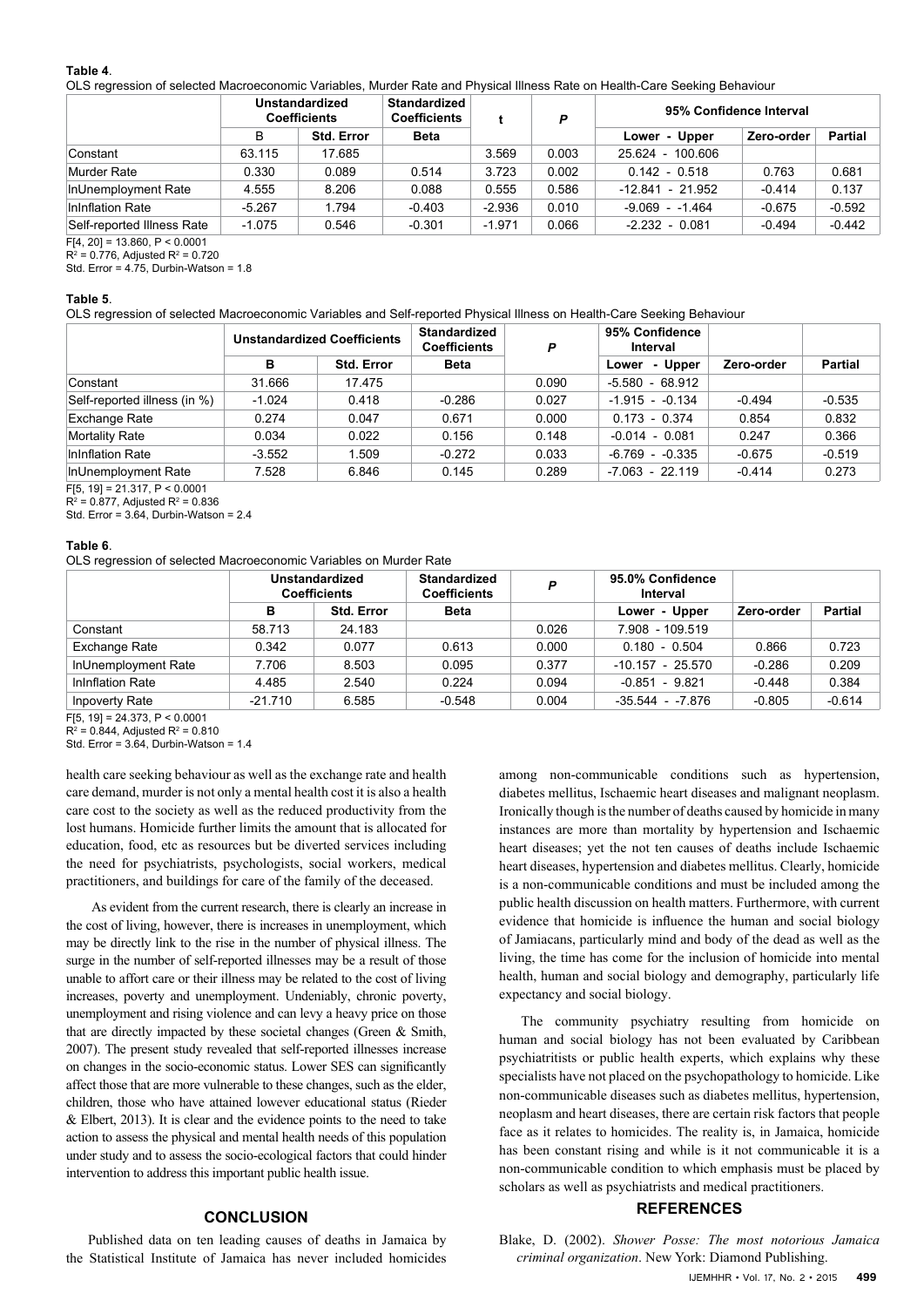- Bourne, P.A. (2009). Impact of poverty, not seeking medical care, unemployment, inflation, selfreported illness, and health insurance on mortality in Jamaica. *North American Journal of Medical Science*, *1*(3), 99-109.
- Bourne, P.A. (2012). Murder and ill-health: A health crime phenomenon. *Journal of Behavioral Health*, *1*(2), 138-146.
- Bourne, P.A. & Solan, I. (2012). Health, violent crimes, murder and inflation: public health phenomena. *Journal of Behavioral Health*, *1*(1), 59-65.
- Boxill, I., Lewis, B., Russell, R., Bailey, A., Waller, L., James, C., et al. (2007). *Political culture of democracy in Jamaica: 2006 Americas barometer*. Kingston: The University of the West Indies.
- Harriott, A, (ed.) (2003). *Understanding crime in Jamaica: New Challenges for public policy*. Kingston: University of the West Indies Press.
- Harriott, A. (2004). *The Jamaican crime problem: Some policy considerations*. In: Harriott A, Brathwaite F, Wortley, ed. Crime and criminal justice in the Caribbean. Kingston: Arawak Publishers, pp. 265-284.
- Harriott, A. (2008). *Organized crime and politics in Jamaica: Breaking the nexus*. Kingston: Canoe Press.
- Harriott, A., Brathwaite, F., & Wortley, S. (2004). *Crime and criminal justice in the Caribbean*. Kingston: Arawak Publishers.
- Headley, B. (1994). *The Jamaican crime scene: A perspective*. Mandeville: Eureka.
- Krug, E.G., Dahlberg, L.L., Mercy, J.A., Zwi, A.B., & Lozano, R. (2002). *World report on violence and health*. Geneva: World Health Organization.
- Levy, H. (1996). *They cry 'respect': Urban violence and poverty in Jamaica*. Kingston: Centre for Population, Community and Social Change, Department of Sociology and Social Work, the University of the West Indies, Mona.
- Manwaring, M.G. (2007). *A contemporary challenge to state sovereignty: Gangs and other illicit transnational criminal organizations in Central America, El Salvador, Mexico, Jamaica and Brazil*. Washington D.C: Department of the Army.
- Murphy, S.L., Xu, J.Q., & Kochanek, K.D. (2013). *Deaths:Final Data for 2010. National Vital Statistics Reports*. Hyattsville, MD: National Center for Health Statistics.
- Phillips, P., & Wedderburn, J., (ed.) (1987). *Crime and violence: Causes and solutions*. Kingston: Department of Government, the University of the West Indies.
- Planning Institute of Jamaica (PIOJ) & Statistical Institute of Jamaica (STATIN). (1989-2010). Jamaica Survey of Living Conditions, 1989-2010. Kingston.
- Planning Institute of Jamaica (PIOJ). (1989-2010). *Economic and Social Survey of Jamaica, 1988-2009*. Kingston: PIOJ.
- Powell, L.A., Bourne, P., & Waller, L. (2007). *Probing Jamaica's Political Culture, volume 1: Main trends in the July-August 2006 Leadership and governance survey*. Kingston: Department of Government, the University of the West Indies, Mona.
- Rieder, H., & Elbert, T. (2013). Rwanda lasting imprints of a genocide: trauma, mental health and psychosocial conditions in survivors, former prisoners and their children. *Conflict and Health*, *7*(6), 1-13.
- Schiller, D. (2011). *Zeta Soldiers Launched Mexico-Style Attack in Harris County*. Houston Chronicle, November 23.
- Smith, D.E., & Green, K.E. (2007). Violence among youth in Jamaica: a growing public health risk and challenge. *American Journal of Public Health*, *22*(6), 417-424.
- Zinzow, H., Rheingold, A.A., Hawkins, A., Saunders, B.E., & Kilpatrick, D.G. (2009). Losing a loved one to homicide: Prevalence and mental health correlates in a national sample of young adults. *Journal of Traumatic Stress*, *22*(1), 20-27.